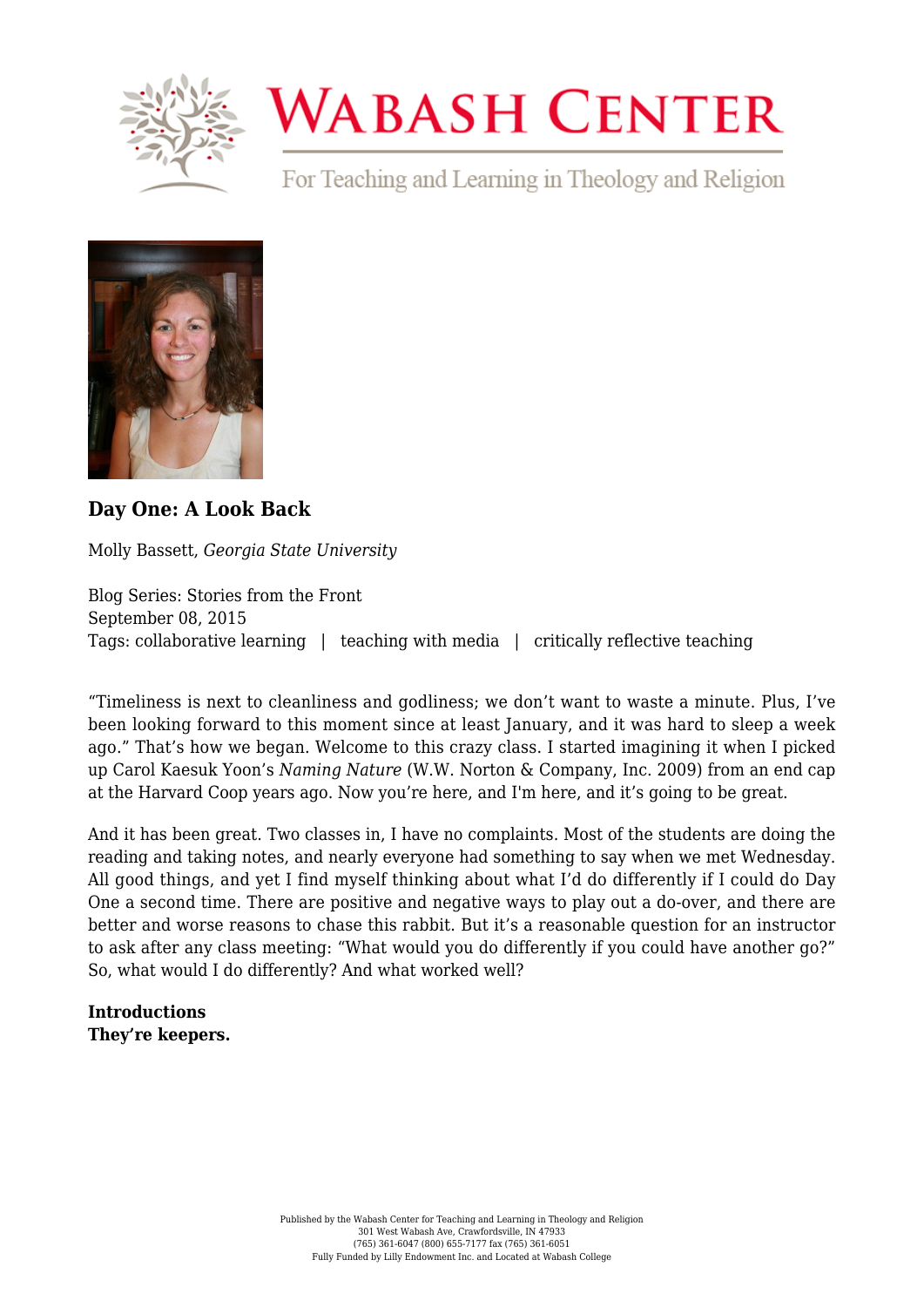I like getting to know my students and – more importantly! – encouraging them to get to know one another. I introduced myself (complete with photos of my spouse, daughter and dogs) and invited Clare, our writing consultant, to introduce herself. Then I asked the students to introduce themselves to a neighbor – preferably someone they didn't already know – and share if they'd ever seen a snake in person or touched one. After a few minutes, the students introduced one another to the class, which gave me a chance make a name/seating chart. We learned quickly that my course fliers didn't attract a room full of [herpers!](https://en.wikipedia.org/wiki/Herping) In all, it took about 20 minutes for everyone to meet everyone, a step that moves us toward establishing a class rapport.

#### **The Course Overview Worth keeping, but it could use some revision.**

The Prezi slides took us from the big picture (the course title) to the smaller picture (the subtitle) to the detailed plans (the arc and syllabus). My intention was to show students how the course's structure incorporates and interrogates a few key concepts in the study of religions, namely those in the course title: religion, dimension, human, experience, animals, and gods.

About three-quarters of the way through class, I paused, asked if there were questions (none), and then asked students if they would rather look at the syllabus or talk about the podcasts they'd listened to. They went for the syllabus.

This is the point I've considered reconsidering. Would it have been better to just talk and ask them to review the syllabus before the second class? Maybe, but on the other hand, it seems important for them to know what they're getting into from the start. Would a conversation about Elizabeth Kolbert on The New Yorker's [Out Loud Podcast](http://www.newyorker.com/podcast) (assigned for the first class meeting) have generated more effervescence than paging through the syllabus? Possibly, but what about students who hadn't listened to the interview? It's hard to say. (Suggestions, readers?)

# **The Warnings**

### **A keeper.**

Given our focus, you might think that I would warn students that they'll be reading about and seeing – on film and in person – snakes. I did mention it, and they had a chance to express their disdain, anxieties and affections in their introductions. The warnings I wrote into my summative remarks weren't about snakes; they were about feelings and agendas.

I'm not sure what I think about "[trigger warnings,](http://chronicle.com/blogs/conversation/2014/03/10/trigger-warnings-trigger-me/)" but I know that my students bring complicated selves to the classroom. I also know that their experiences of courses aren't limited to intellectual experiences. So I told them that they might find themselves feeling ways or thinking thoughts that surprise them. "For example," I said, "I've joked with Clare, our